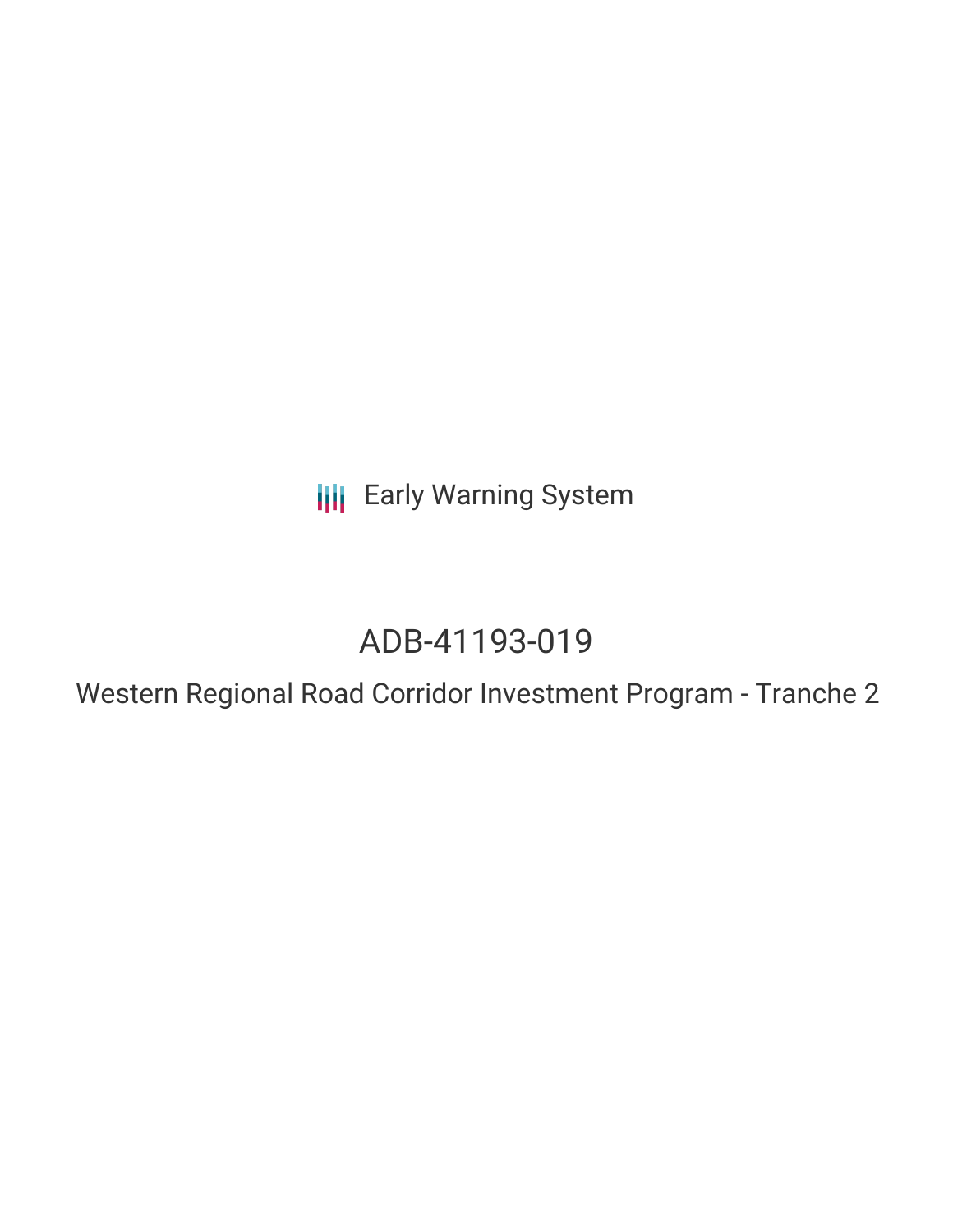

#### **Quick Facts**

| <b>Countries</b>               | Mongolia                      |
|--------------------------------|-------------------------------|
| <b>Financial Institutions</b>  | Asian Development Bank (ADB)  |
| <b>Status</b>                  | Approved                      |
| <b>Bank Risk Rating</b>        | A                             |
| <b>Voting Date</b>             | 2014-05-14                    |
| <b>Borrower</b>                | People's Republic of Mongolia |
| <b>Sectors</b>                 | Transport                     |
| <b>Investment Type(s)</b>      | Loan                          |
| <b>Investment Amount (USD)</b> | \$125.00 million              |
| <b>Loan Amount (USD)</b>       | \$125.00 million              |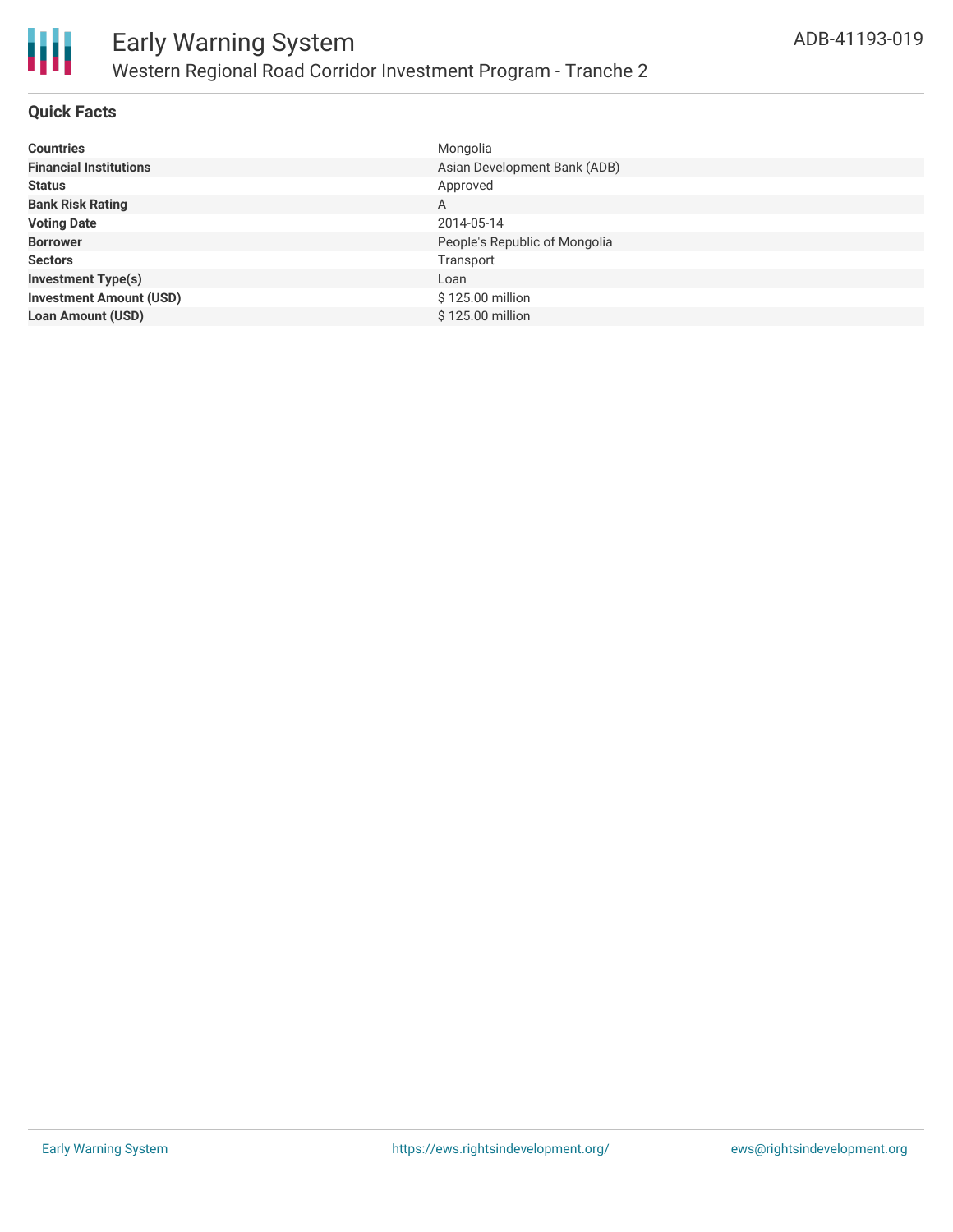

## **Project Description**

According to ADB website, ADB is supporting a road project along a transport corridor that links Mongolia to the Russian Federation in the north and People's Republic of China in the south. Tranche 2 of the program includes 103.9 kilometers of paved road between Khovd and Khashaatin Davaa pass, two bridges and urban roads in Khovd, a road maintenance center, and capacity development.The program will be inclusive economic growth promoted by enhanced local and regional connectivity in the remote western region of Mongolia.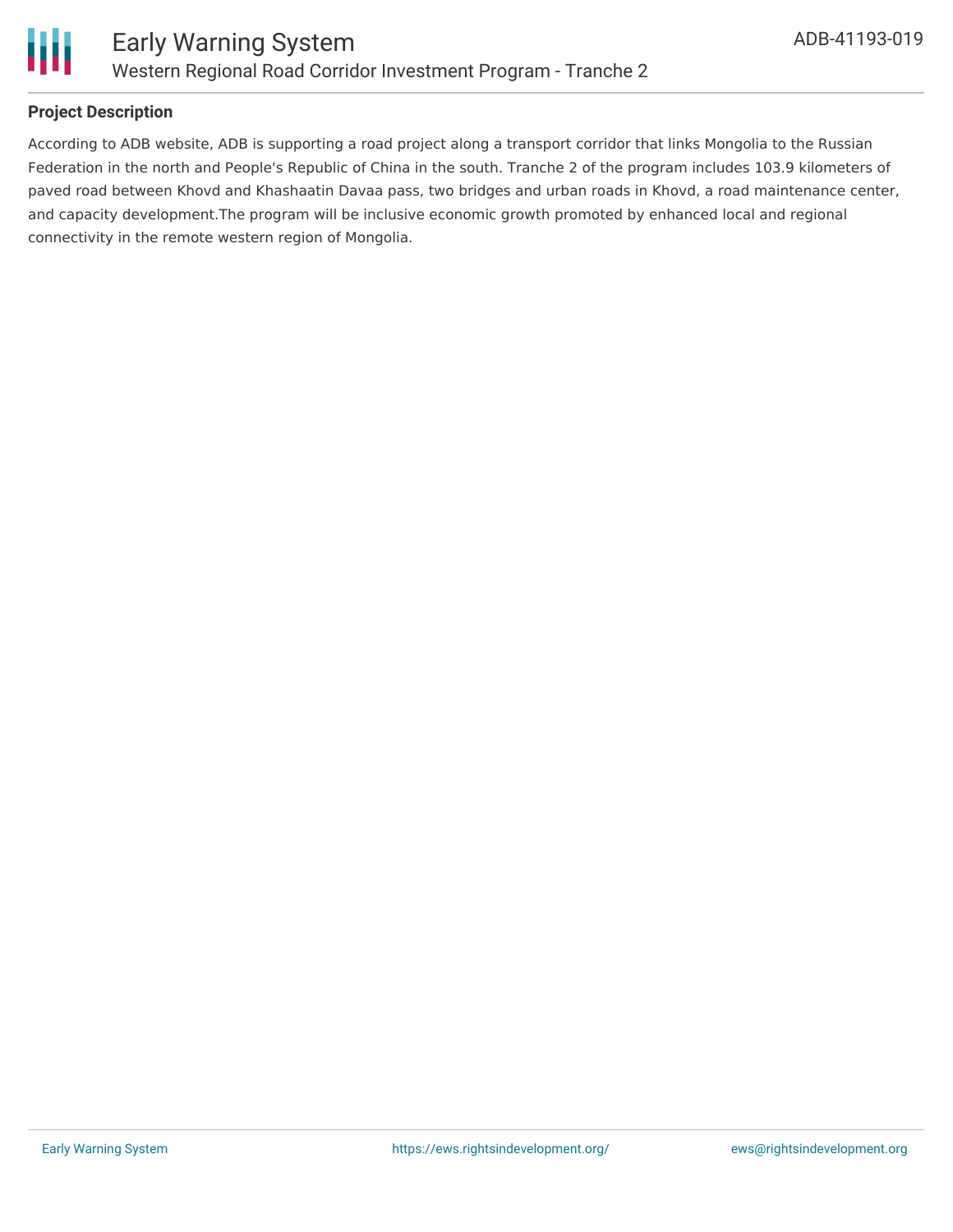

### **Investment Description**

Asian Development Bank (ADB)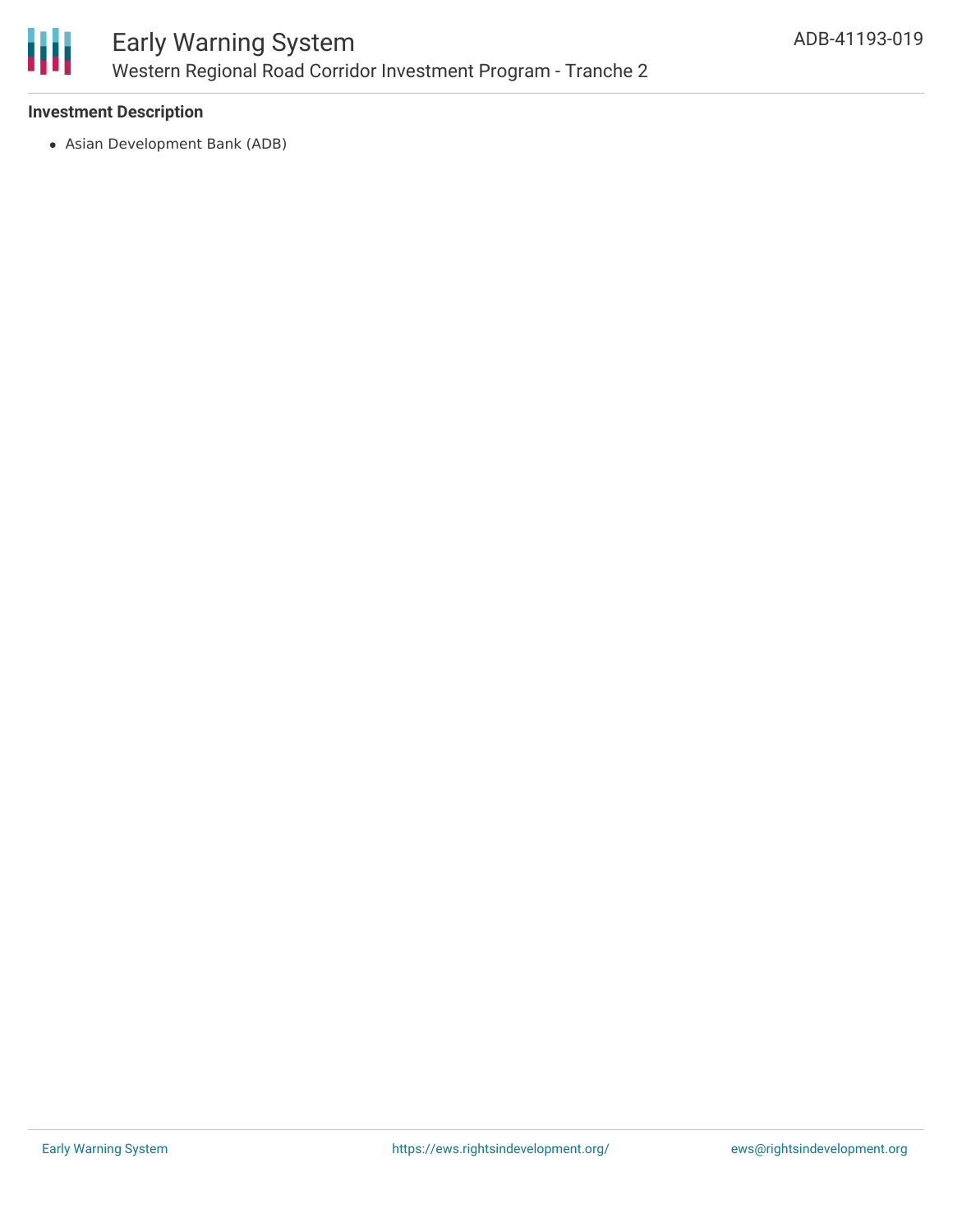

#### **Contact Information**

Project Officer: Nishimura, Masahiro East Asia Department No contact information provided at the time of disclosure.

#### ACCOUNTABILITY MECHANISM OF ADB

The Accountability Mechanism is an independent complaint mechanism and fact-finding body for people who believe they are likely to be, or have been, adversely affected by an Asian Development Bank-financed project. If you submit a complaint to the Accountability Mechanism, they may investigate to assess whether the Asian Development Bank is following its own policies and procedures for preventing harm to people or the environment. You can learn more about the Accountability Mechanism and how to file a complaint at: http://www.adb.org/site/accountability-mechanism/main